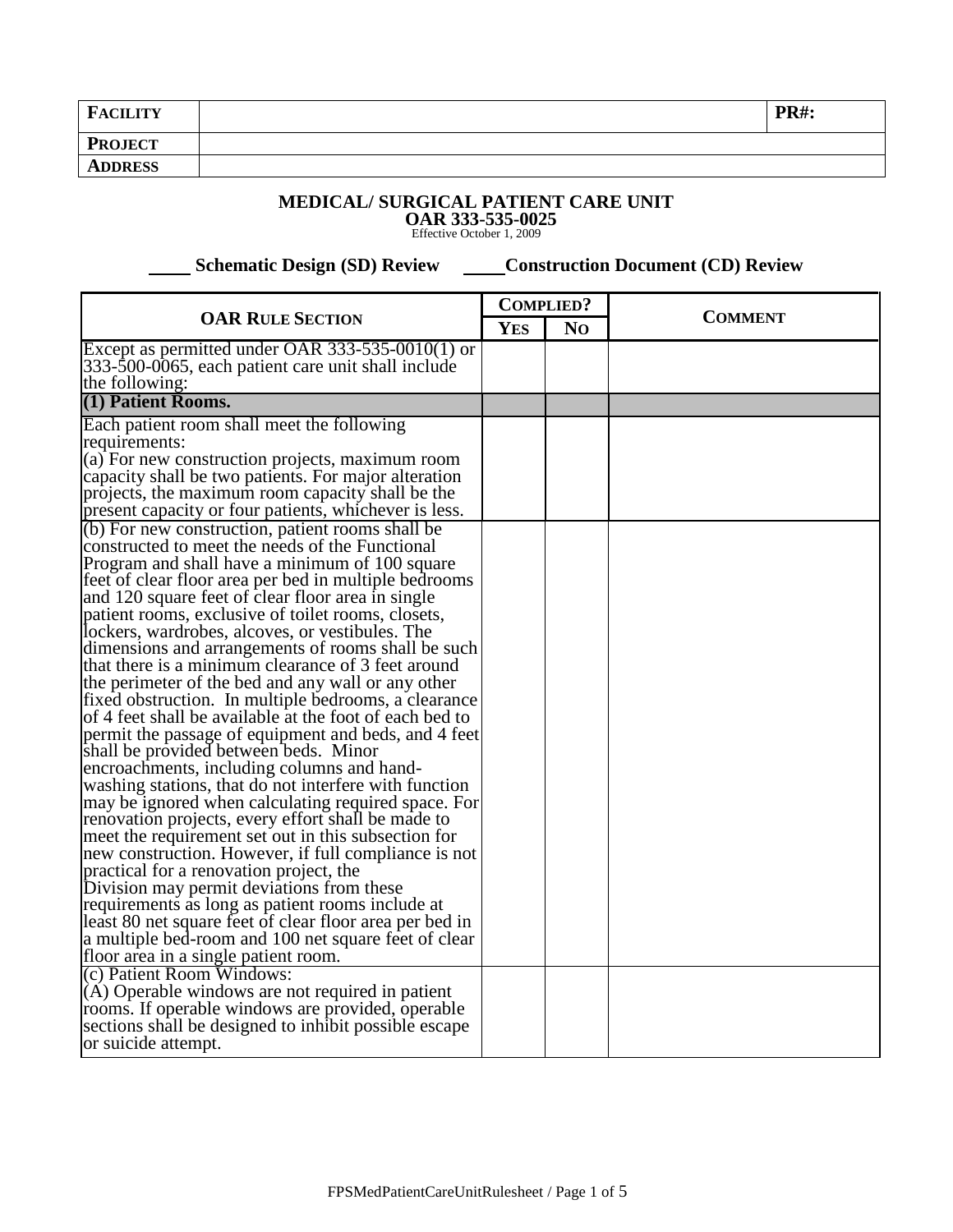| <b>OAR RULE SECTION</b>                                                                                                                                                                                                                                                                                                                                                                                                                                                                                                                                                                                                                                          |  | <b>COMPLIED?</b> |                |
|------------------------------------------------------------------------------------------------------------------------------------------------------------------------------------------------------------------------------------------------------------------------------------------------------------------------------------------------------------------------------------------------------------------------------------------------------------------------------------------------------------------------------------------------------------------------------------------------------------------------------------------------------------------|--|------------------|----------------|
|                                                                                                                                                                                                                                                                                                                                                                                                                                                                                                                                                                                                                                                                  |  | N <sub>O</sub>   | <b>COMMENT</b> |
| $(B)$ A minimum window area of 16 square feet shall<br>be provided for each patient room. The maximum<br>sill height shall be 3 feet above the finished floor. A<br>minimum of 8 square feet of window shall be<br>viewable by the patient from the bed. Walls and<br>other non-moveable items shall not block the view<br>of the window.                                                                                                                                                                                                                                                                                                                        |  |                  |                |
| (C) Windows located in outside walls shall be 20<br>feet or more from another building or opposite wall<br>and 10 feet or more from the property line except<br>when the window faces on a street or public right of<br>way of greater than 20 feet in width.                                                                                                                                                                                                                                                                                                                                                                                                    |  |                  |                |
| (D) For renovation projects where the exterior wall<br>is being retained, windows shall be permitted to vary<br>from the requirements of this subsection if approved<br>by the Division.                                                                                                                                                                                                                                                                                                                                                                                                                                                                         |  |                  |                |
| (d) Hand-washing stations: A hand-washing station<br>shall be provided serving each patient room. A hand-<br>washing station shall also be located in each patient<br>toilet room. For new construction, the patient room<br>hand-washing station shall be located within the<br>room and shall be situated for convenient access by<br>staff and to prevent splash on patients. For<br>renovation projects involving single patient rooms<br>that have a private toilet room, a hand-washing<br>station shall be located in either the toilet room or<br>the patient room. Hand-washing stations shall<br>comply with the requirements of OAR 333-535-<br>0260. |  |                  |                |
| (e) Patient toilet rooms: Each patient shall have<br>access to a toilet room without having to enter the<br>corridor. One toilet room shall serve no more than<br>four beds and no more than two patient rooms. The<br>toilet room shall contain a toilet, hand-washing<br>station, and bathing facilities. Patient toilet rooms<br>and central bathing facilities shall comply with the<br>requirements of OAR 333-535-0260.                                                                                                                                                                                                                                    |  |                  |                |
| (f) Each patient shall have a separate wardrobe,<br>locker, or closet suitable for hanging full-length<br>garments and for storing personal effects within the<br>room.                                                                                                                                                                                                                                                                                                                                                                                                                                                                                          |  |                  |                |
| $(g)$ Visual privacy from casual observation by other<br>patients and visitors shall be provided for each<br>patient. The design for privacy shall not restrict<br>patient access to the entrance, hand-washing station,<br>toilet, or nurse call system.                                                                                                                                                                                                                                                                                                                                                                                                        |  |                  |                |
| (2) Service Areas.                                                                                                                                                                                                                                                                                                                                                                                                                                                                                                                                                                                                                                               |  |                  |                |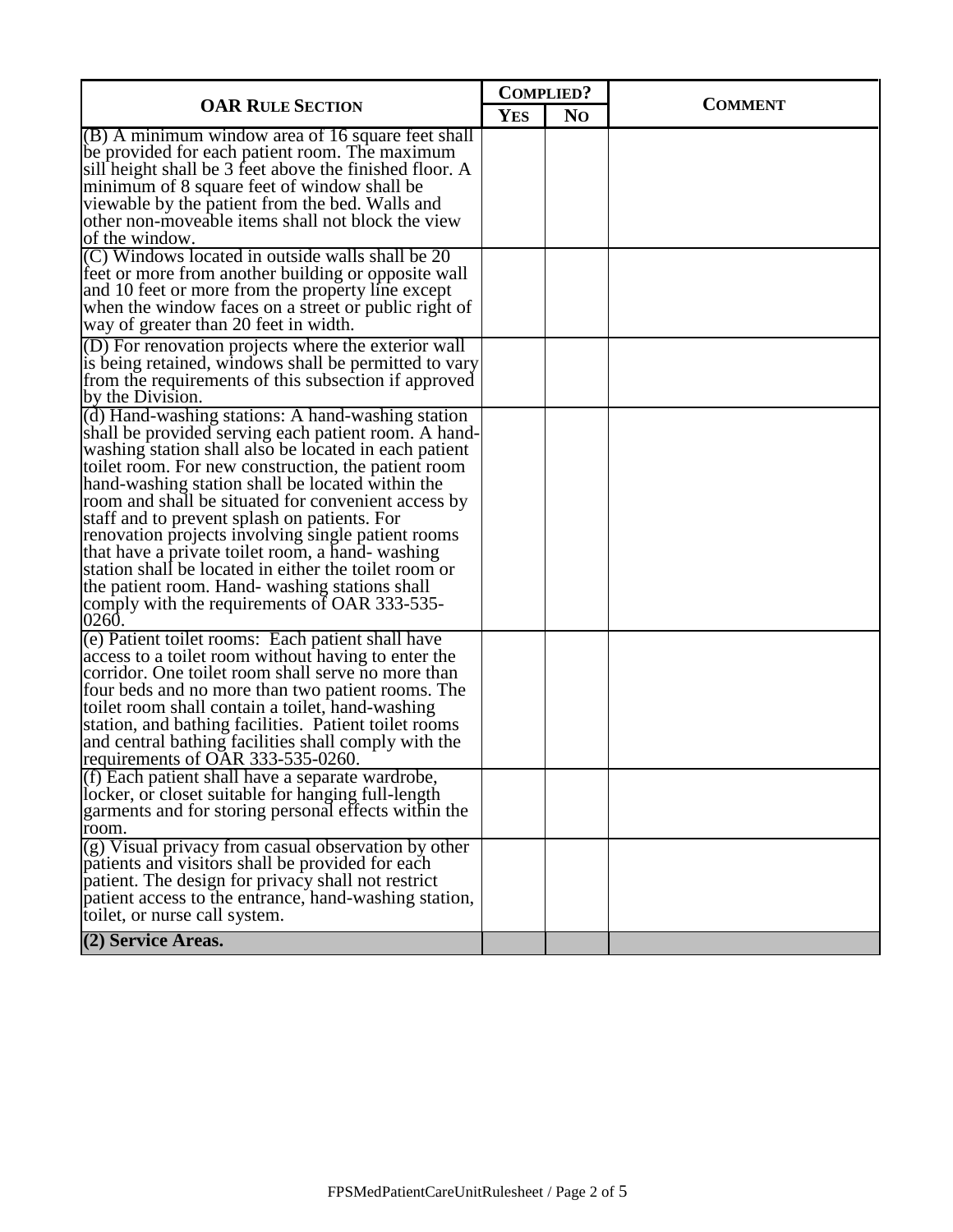| <b>OAR RULE SECTION</b>                                                                                                                                                                                                                                                                                                                                                                                                                                                                                                                                                                                                                                                                                                                                                                                                                                      |            | <b>COMPLIED?</b> |                |
|--------------------------------------------------------------------------------------------------------------------------------------------------------------------------------------------------------------------------------------------------------------------------------------------------------------------------------------------------------------------------------------------------------------------------------------------------------------------------------------------------------------------------------------------------------------------------------------------------------------------------------------------------------------------------------------------------------------------------------------------------------------------------------------------------------------------------------------------------------------|------------|------------------|----------------|
|                                                                                                                                                                                                                                                                                                                                                                                                                                                                                                                                                                                                                                                                                                                                                                                                                                                              |            | N <sub>O</sub>   | <b>COMMENT</b> |
| Provision for the services listed below shall be in or<br>readily available to each patient care unit. The size<br>and location of each service area will depend upon<br>the numbers and types of beds served. Identifiable<br>spaces are required for each of the indicated<br>functions. Each service area may be arranged and<br>located to serve more than 1 patient care unit but,<br>unless noted otherwise, at least 1 such service area<br>shall be provided on each nursing floor. Where the<br>words "room" or "office" are used, a separate,<br>enclosed space for the 1 named function is intended;<br>otherwise, the described area may be a specific<br>space in another room or common area.<br>(a) Administrative center(s) or nurses' station(s):<br>This area shall include a desk, storage and work                                       | <b>YES</b> |                  |                |
| counters and shall have convenient access to a hand-<br>washing station within 20 feet and not through a<br>door, to meet infection control standards. It may be<br>combined with or include facilities for reception and<br>communication systems;<br>(b) Private consultation/administrative office;                                                                                                                                                                                                                                                                                                                                                                                                                                                                                                                                                       |            |                  |                |
| (c) Charting Facilities: Charting facilities shall have                                                                                                                                                                                                                                                                                                                                                                                                                                                                                                                                                                                                                                                                                                                                                                                                      |            |                  |                |
| sufficient surface space to provide for charting by<br>staff and physicians to meet the functional needs of<br>the unit:                                                                                                                                                                                                                                                                                                                                                                                                                                                                                                                                                                                                                                                                                                                                     |            |                  |                |
| (d) Toilet room(s) conveniently located for staff use<br>(may be unisex);                                                                                                                                                                                                                                                                                                                                                                                                                                                                                                                                                                                                                                                                                                                                                                                    |            |                  |                |
| (e) Staff facilities: In addition to lounge facilities,<br>securable closets or cabinet compartments shall be<br>provided for the personal articles of nursing<br>personnel. At a minimum, these shall be large<br>enough for purses and billfolds. Coats may be stored<br>in closets or cabinets on each floor or in a central<br>staff locker area;                                                                                                                                                                                                                                                                                                                                                                                                                                                                                                        |            |                  |                |
| (f) Multi-purpose room(s) for staff, patients, patients'<br>families for patient conferences, reports, education,<br>training sessions, and consultation. These rooms<br>shall be accessible to each patient care unit but may<br>be located on other floors if convenient for regular<br>use.                                                                                                                                                                                                                                                                                                                                                                                                                                                                                                                                                               |            |                  |                |
| (g) Clean and soiled utility rooms shall be provided<br>in accordance with OAR $333-535-0260(5)$ ;                                                                                                                                                                                                                                                                                                                                                                                                                                                                                                                                                                                                                                                                                                                                                           |            |                  |                |
| (h) Medication station: Provision shall be made for<br>convenient and prompt 24-hour distribution of<br>medicine to patients. This shall be from a medicine<br>preparation room, a self-contained medicine<br>dispensing unit, or by another system approved by<br>the Division. A medicine preparation room or unit<br>shall be under the visual control of the nursing or<br>pharmacy staff. It shall contain a work counter,<br>hand-washing station, and an electrical receptacle<br>for a lockable refrigerator and locked storage for<br>biologicals and drugs. A secured medicine<br>dispensing unit may be located at the nurses' station,<br>in the clean utility room or area, or in an alcove or<br>other space under the direct control of the nursing or<br>pharmacy staff. This area shall have adequate<br>lighting to easily identify drugs; |            |                  |                |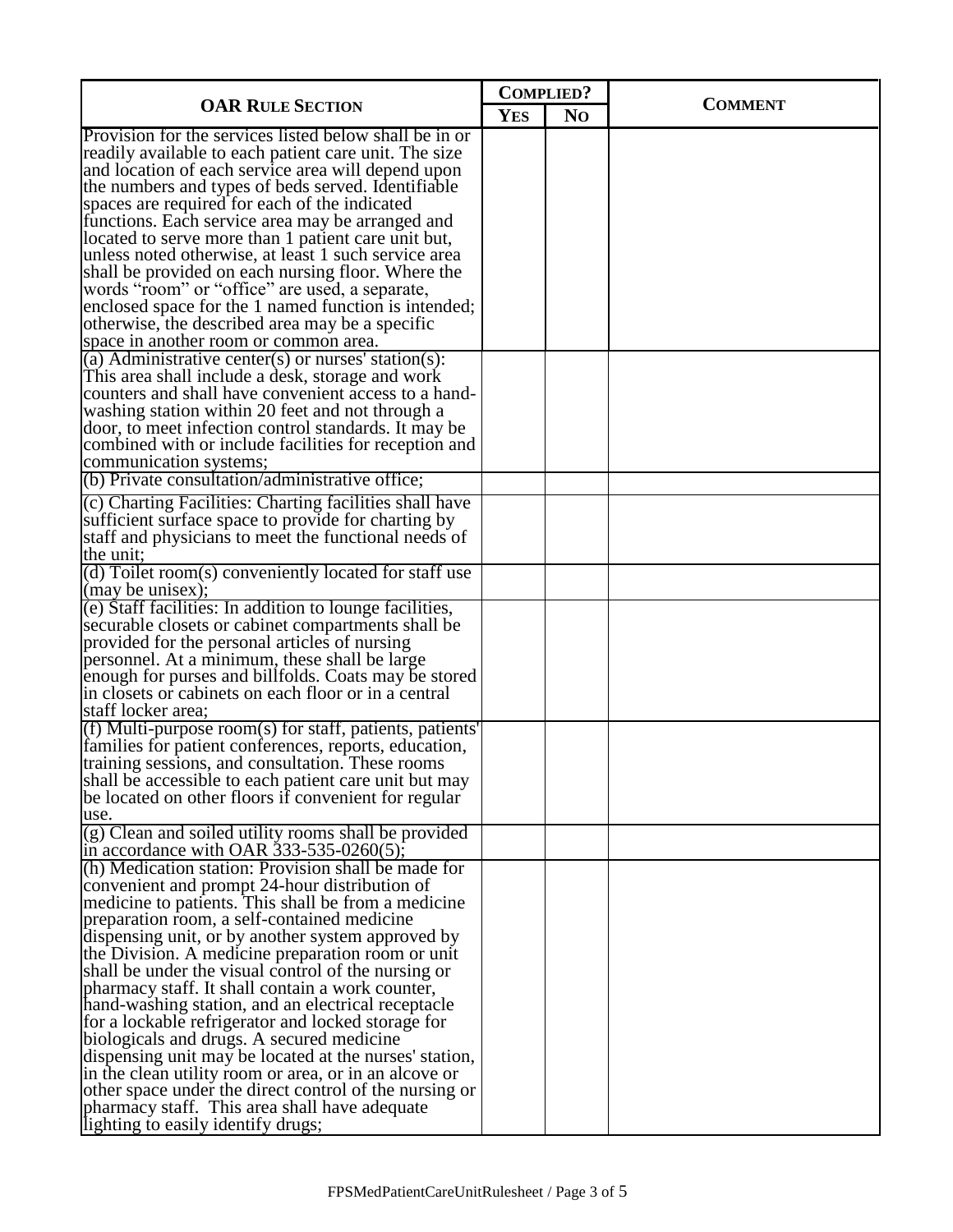| <b>OAR RULE SECTION</b>                                                                                                                                                                                                      |  | <b>COMPLIED?</b> | <b>COMMENT</b> |
|------------------------------------------------------------------------------------------------------------------------------------------------------------------------------------------------------------------------------|--|------------------|----------------|
|                                                                                                                                                                                                                              |  | N <sub>O</sub>   |                |
| (i) Clean linen storage: Each patient care unit shall<br>contain a designated area for clean linen storage.<br>This may be within the clean utility room or area, a<br>separate closet, or a distribution system approved by |  |                  |                |
| the Division on each floor. If a closed cart system is<br>used, storage may be in an alcove;                                                                                                                                 |  |                  |                |
| $(i)$ Nourishment area: There shall be a nourishment<br>area with sink, work counter, refrigerator, storage<br>cabinets, and equipment for hot and cold                                                                      |  |                  |                |
| nourishments between scheduled meals. The<br>nourishment area shall include space for trays and<br>dishes used for non-scheduled meal service.<br>Provisions and space shall be included for separate                        |  |                  |                |
| temporary storage of unused and soiled dietary trays<br>not picked up at mealtime. A hand-washing station<br>shall be in or immediately accessible from the<br>nourishment area:                                             |  |                  |                |
| (k) Ice machine: Each nursing unit shall have direct<br>access to equipment to provide ice for treatments                                                                                                                    |  |                  |                |
| and nourishment. Ice-making equipment may be in<br>the clean utility room or area or at the nourishment<br>station. Ice intended for human consumption shall be                                                              |  |                  |                |
| from self-dispensing icemakers;<br>(1) Equipment storage room(s) or alcove(s):                                                                                                                                               |  |                  |                |
| Appropriate room(s) or alcove(s) shall be provided<br>for storage of equipment necessary for patient care<br>as required by the Functional Program, the location<br>of which shall not interfere with the flow of traffic.   |  |                  |                |
| Each patient care unit shall provide sufficient<br>storage area(s) located on the patient floor to keep<br>the required corridor width free of all equipment and<br>supplies, but at least 10 square feet per patient bed    |  |                  |                |
| shall be provided. If stretchers and wheelchairs are<br>stored on the patient care unit, additional storage<br>space shall be provided;                                                                                      |  |                  |                |
| (m) In remodel projects that do not include bathing<br>facilities in all existing patients rooms, common use<br>showers and bathtubs shall be provided in<br>$\alpha$ accordance with OAR 333-535-0260(6);                   |  |                  |                |
| $(n)$ Emergency equipment storage: Space for<br>emergency equipment such as cardio-pulmonary<br>resuscitation (CPR) carts shall be provided. This<br>space shall be out of traffic, under the direct control                 |  |                  |                |
| of the nursing staff and proximate to the nurses'<br>station.                                                                                                                                                                |  |                  |                |
| (o) Housekeeping room: One house-keeping room<br>shall be provided for each patient care unit or                                                                                                                             |  |                  |                |
| nursing floor. It shall be directly accessible from the<br>patient care unit or floor and may serve more than 1<br>patient care unit on a floor. At least 1 house keeping                                                    |  |                  |                |
| room per floor shall contain a service sink or floor<br>receptor and space for the storage of supplies and<br>housekeeping equipment and cart. A minimum of                                                                  |  |                  |                |
| 35 square feet shall be provided for each<br>housekeeping room. This house-keeping room shall<br>not be used for other departments and patient care                                                                          |  |                  |                |
| units that are specifically required by rule to have<br>separate house keeping rooms; and                                                                                                                                    |  |                  |                |